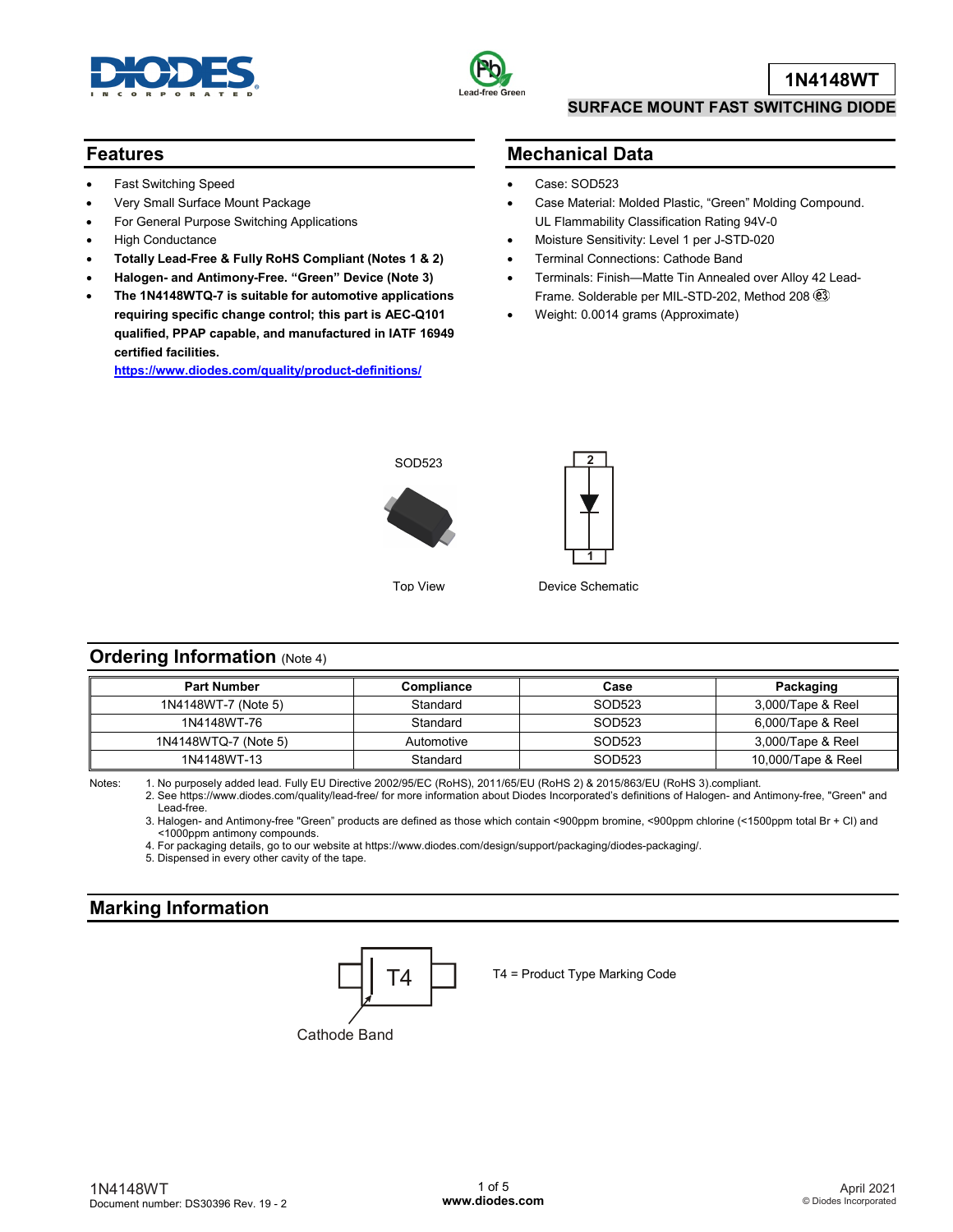

# **Maximum Ratings** (@ T<sub>A</sub> = +25°C, unless otherwise specified.)

| <b>Characteristic</b>                     |                                     | Symbol                | Value      | Unit         |
|-------------------------------------------|-------------------------------------|-----------------------|------------|--------------|
| Non-Repetitive Peak Reverse Voltage       |                                     | <b>V<sub>RM</sub></b> | 100        |              |
| Reverse Voltage                           |                                     | $V_{R}$               | 80         |              |
| <b>RMS Reverse Voltage</b>                |                                     | $V_{R(RMS)}$          | 53         |              |
| Forward Continuous Current                |                                     | <b>IFM</b>            | 250        | mA           |
| Average Rectified Output Current          |                                     | ΙO                    | 125        | mA           |
| Non-Repetitive Peak Forward Surge Current | @ $t = 1.0 \mu s$<br>@ $t = 100$ ms | <b>IFSM</b>           | 2.0<br>1.0 | $\mathsf{A}$ |

# **Thermal Characteristics**

| Characteristic                                      | Svmbol              | Value           | Unit           |
|-----------------------------------------------------|---------------------|-----------------|----------------|
| Power Dissipation (Note 6)                          |                     | 150             | mW             |
| Thermal Resistance Junction to Ambient Air (Note 6) | R <sub>0JA</sub>    | 833             | $^{\circ}$ C/W |
| Operating and Storage Temperature Range             | T」,T <sub>STG</sub> | $-55$ to $+150$ | $\sim$         |

# **Electrical Characteristics** (@ T<sub>A</sub> = +25°C, unless otherwise specified.)

| <b>Characteristic</b>              | Symbol         | Min | Max                           | Unit                 | <b>Test Conditions</b>                                                                                           |
|------------------------------------|----------------|-----|-------------------------------|----------------------|------------------------------------------------------------------------------------------------------------------|
| Reverse Breakdown Voltage (Note 7) | $V_{(BR)R}$    | 75  |                               | ٧                    | $I_R = 1.0 \mu A$                                                                                                |
| Forward Voltage                    | $V_F$          |     | 0.715<br>0.855<br>1.0<br>1.25 | $\vee$               | $I_F = 1.0mA$<br>$I_F = 10mA$<br>$I_F = 50mA$<br>$I_F = 150mA$                                                   |
| Peak Reverse Current (Note 7)      | ΙR             |     | 1.0<br>50<br>30<br>25         | μA<br>μA<br>μA<br>nA | $V_R$ = 75V<br>$V_R$ = 75V, T <sub>J</sub> = +150°C<br>$V_R$ = 25V, T <sub>J</sub> = +150°C<br>$V_{\rm R} = 20V$ |
| <b>Total Capacitance</b>           | $C_{\text{T}}$ |     | 2.0                           | pF                   | $V_R = 0$ , f = 1.0MHz                                                                                           |
| Reverse Recovery Time              | $t_{RR}$       |     | 4.0                           | ns                   | $I_F = I_R = 10mA$<br>$I_{RR}$ = 0.1 x $I_R$ , R <sub>L</sub> = 100Ω                                             |

Notes: 6. Part mounted on FR-4 PC board with recommended pad layout, which can be found on our website at

https://www.diodes.com/design/support/packaging/diodes-packaging/.

7. Short duration pulse test used to minimize self-heating effect.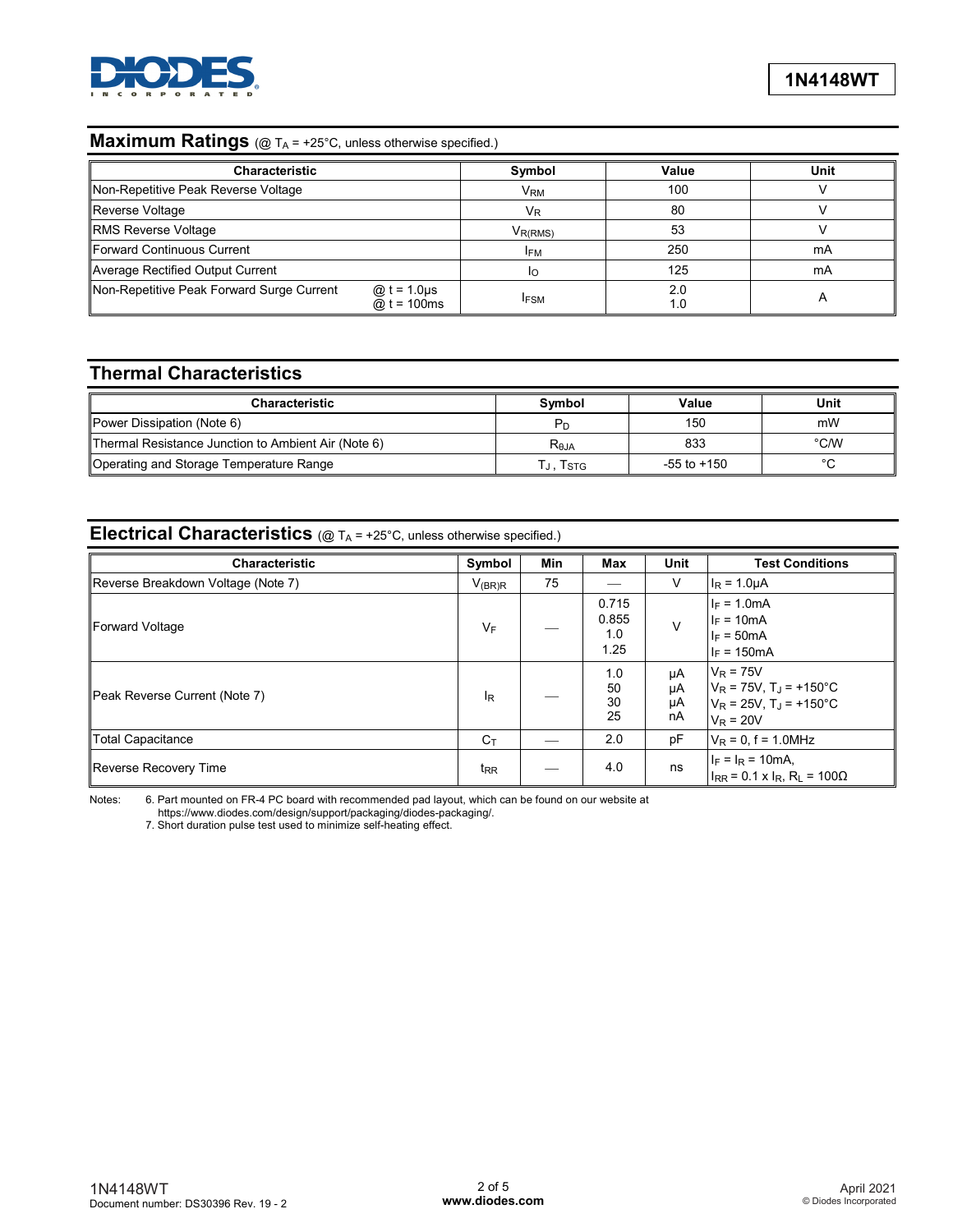

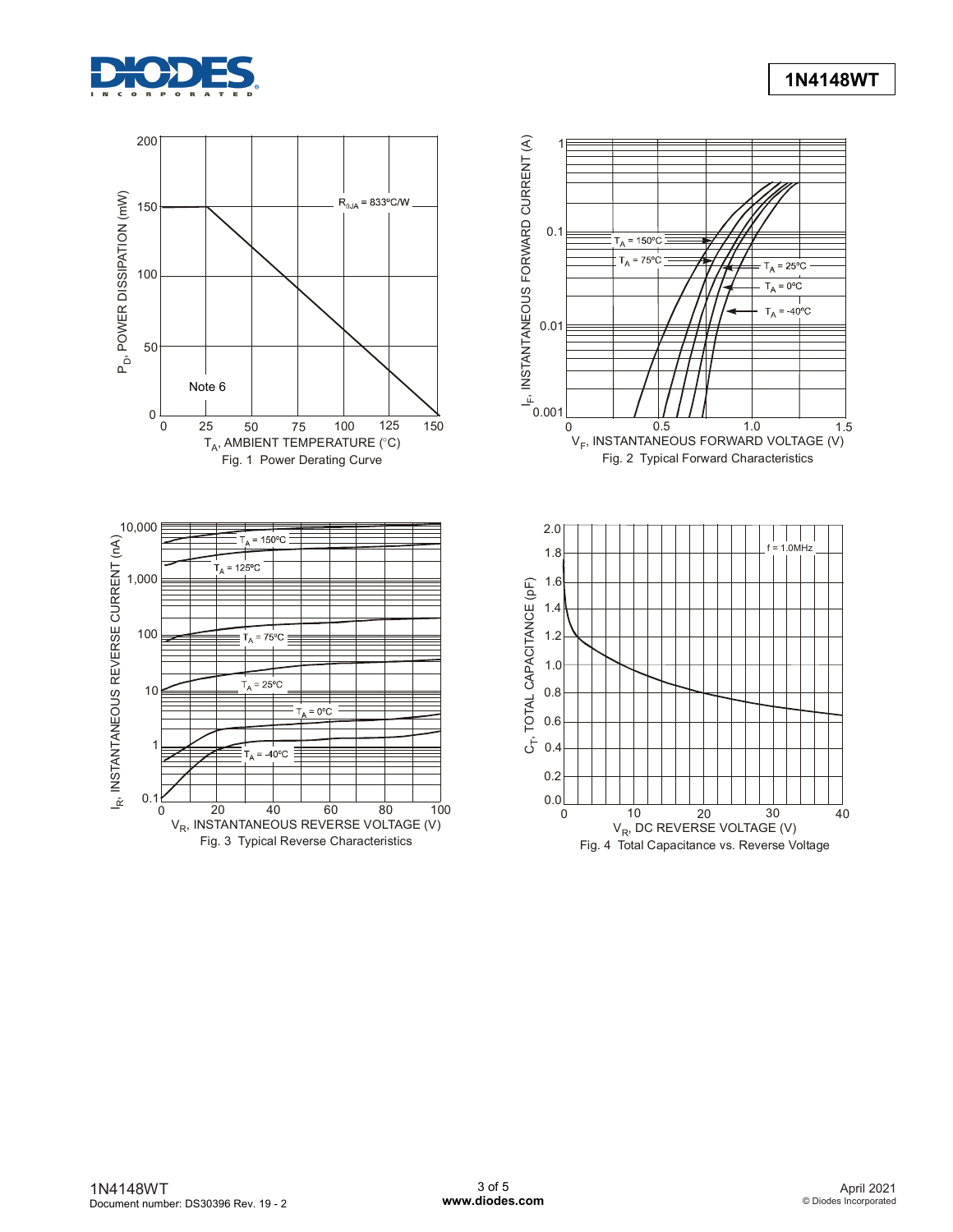

# **Package Outline Dimensions**

Please see http://www.diodes.com/package-outlines.html for the latest version.



**SOD523**

**SOD523**

| <b>SOD523</b>        |      |      |  |  |
|----------------------|------|------|--|--|
| Dim                  | Min  | Max  |  |  |
| А                    | 0.55 | 0.65 |  |  |
| b                    | 0.26 | 0.34 |  |  |
| C                    | 0.11 | 0.17 |  |  |
| D                    | 0.75 | 0.85 |  |  |
| E                    | 1.15 | 1.25 |  |  |
| He                   | 1.55 | 1.65 |  |  |
|                      | 0.10 | 0.30 |  |  |
| All Dimensions in mm |      |      |  |  |

# **Suggested Pad Layout**

Please see http://www.diodes.com/package-outlines.html for the latest version.



|    | Dimensions   Value (in mm) |
|----|----------------------------|
| G  | 0.80                       |
|    | 0.60                       |
| Χ1 | 2.00                       |
|    | 0. ZO                      |